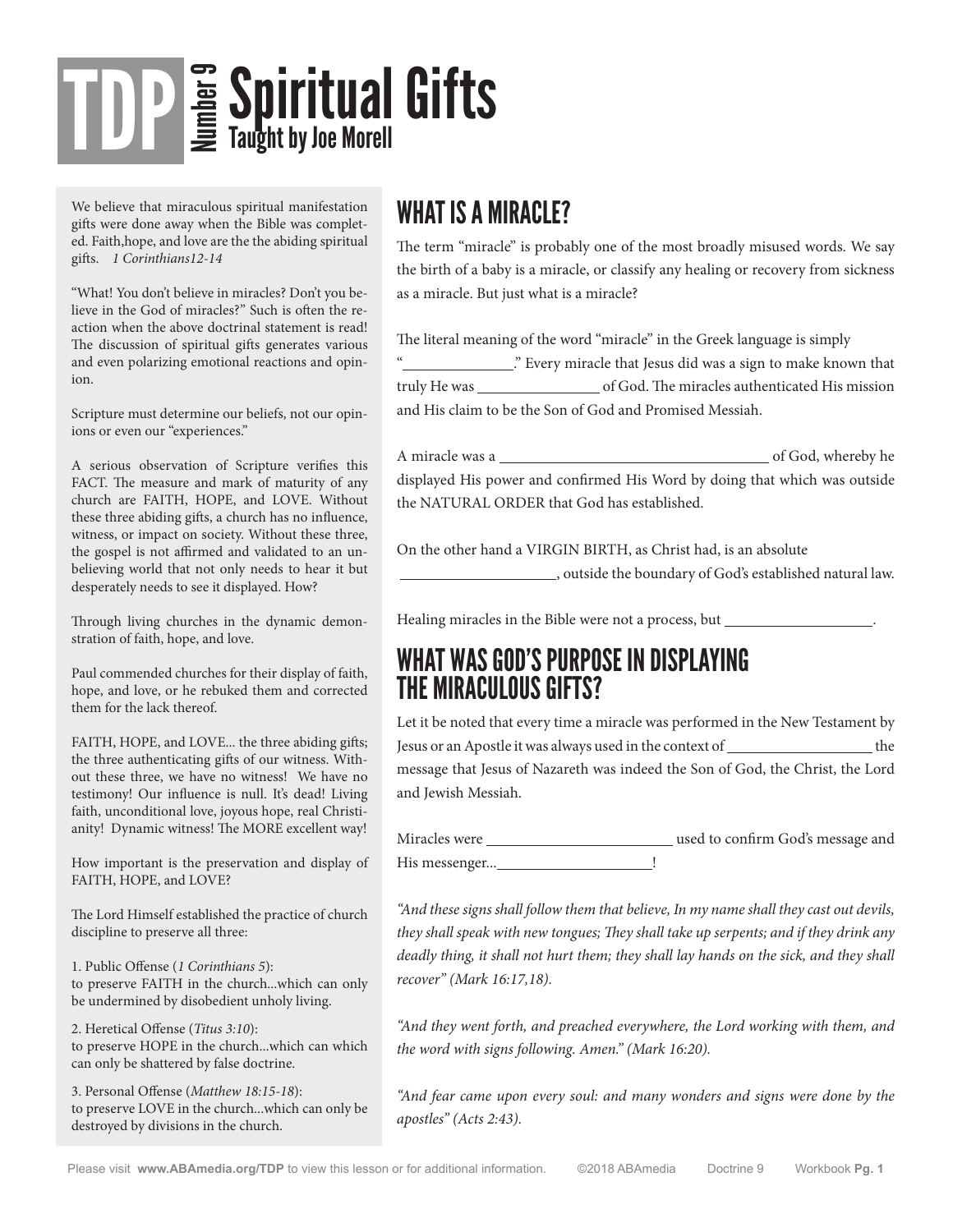# **TDP** E Spiritual Gifts Taught by Joe Morell

*"But that ye may know that the Son of man hath power on earth to forgive sins (he saith to the sick of the palsy)I say unto thee, Arise, and take up thy bed, and go thy way unto thy house" (Mark 2:10,11).*

Paul, in his first epistle to the Corinthian church listed the miraculous sign gifts to include *"miracles, the gifts of healings,... diversities of tongues" (1 Corinthians 12:28).*

Each were gifts to gifts to gifts to the message of Christ to a particular people.

## TO WHOM WERE THESE GIFTS GIVEN AND TO WHOM WERE THEY OPENLY DISPLAYED?

To the Jews... to the house of Israel... to confirm to the nation that Jesus was indeed the Christ, their Promised .

*"For the Jews require a sign, and the Greeks seek after wisdom" (1 Corinthians 1:22).*

A study of the actual demonstration of sign gifts in the New Testament reveals two *facts:* 

1. Jews were present.

2. An apostle was \_\_\_\_\_\_\_\_\_\_\_\_\_\_\_\_\_\_ present

Signs were specifically for the nation of Israel for a specific and \_\_\_\_\_\_\_\_\_\_\_\_\_\_\_\_\_ amount of time.

### HOW LONG WERE THE MIRACULOUS SIGN GIFTS TO CONTINUE?

Paul himself, verified their  $\frac{1}{\sqrt{1-\frac{1}{\sqrt{1-\frac{1}{\sqrt{1-\frac{1}{\sqrt{1-\frac{1}{\sqrt{1-\frac{1}{\sqrt{1-\frac{1}{\sqrt{1-\frac{1}{\sqrt{1-\frac{1}{\sqrt{1-\frac{1}{\sqrt{1-\frac{1}{\sqrt{1-\frac{1}{\sqrt{1-\frac{1}{\sqrt{1-\frac{1}{\sqrt{1-\frac{1}{\sqrt{1-\frac{1}{\sqrt{1-\frac{1}{\sqrt{1-\frac{1}{\sqrt{1-\frac{1}{\sqrt{1-\frac{1}{\sqrt{1-\frac{1}{\sqrt{1-\frac{$ *"whether there be tongues, they shall cease."*

*"According to the days of thy coming out of the land of Egypt will I show unto him marvelous things" (Micah 7:15).*

*"The God of our fathers raised up Jesus, whom ye slew and hanged on a tree. Him hath God exalted with His right hand to be a prince and a Savior, for to give repentance to Israel, and forgiveness of sins. And we are witnesses of these things; and so is also the Holy Ghost, whom God hath given to them that obey him" (Acts 5:30-32).*

The Jews the testimony and signs of Christ; they rejected the testimony and signs of the apostles; they rejected the testimony and signs of the Holy Spirit...for 40 YEARS!

And then...in AD 70, judgment came. The signs ceased. The Romans destroyed Jerusalem and the Jewish temple, and the nation was dispersed, no longer in the land, thus fulfilling the prophetic timeline of Micah of years of wonderful signs to the Jews.

And then the Apostle Paul, with spiritual envy and anticipation spoke of a way, a better way which would come.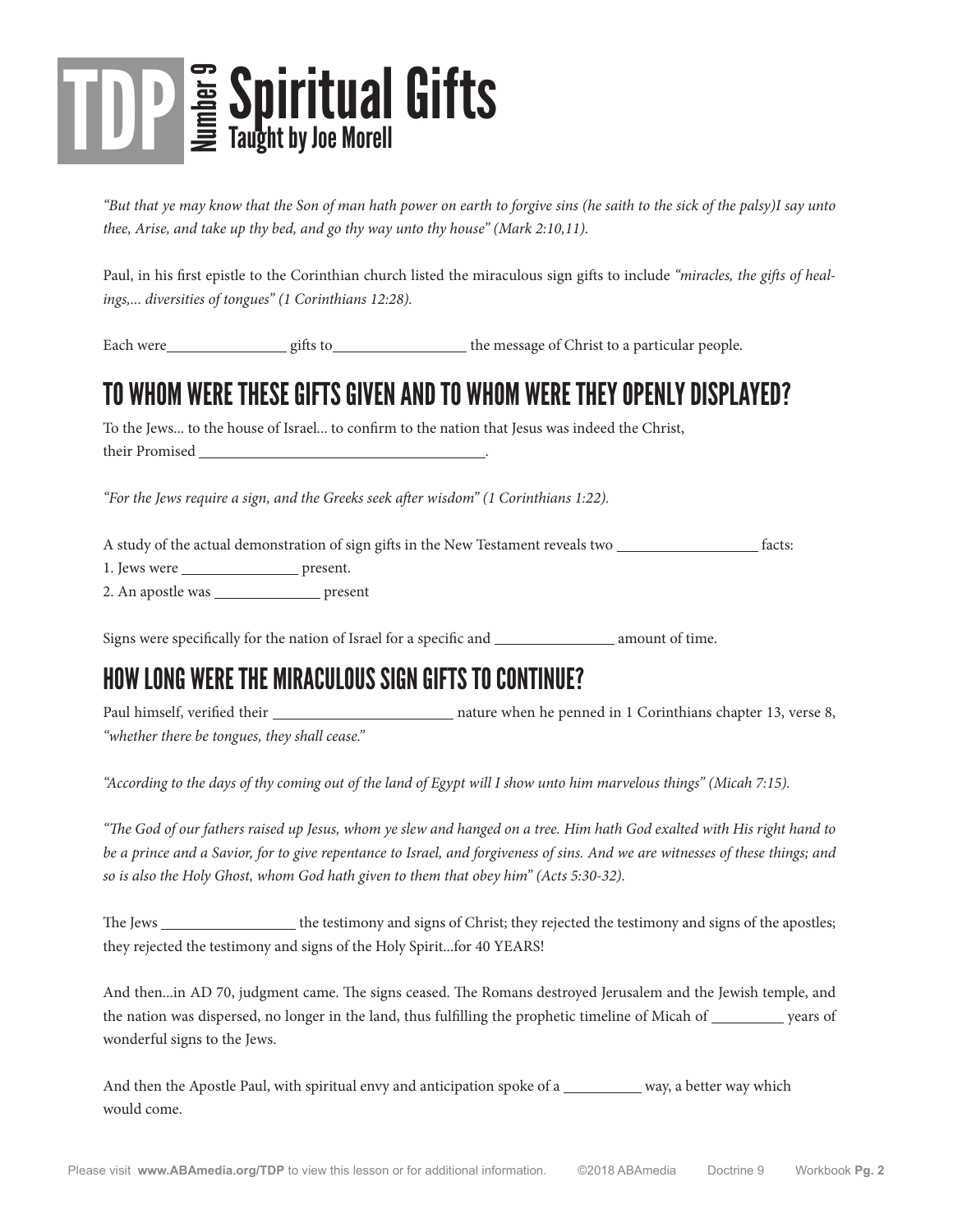# **TDP** E Spiritual Gifts Taught by Joe Morell

*"But covet earnestly the best gifts: and yet show I unto you a more excellent way" (1 Corinthians 12: 31).*

Paul was speaking of a time when the revelation of God would be fulfilled with the completion of the New Testament canon, the writing of the 66 books of the Bible. Paul was speaking of a time when the message of the church would be confirmed by sign gifts and miracles, but by that which is so much better, so much greater,

a more excellent way.

### HOW DOES JESUS, THE HEAD OF THE CHURCH, SPECIFICALLY \_\_\_\_\_\_\_\_\_\_\_\_\_\_\_\_\_\_\_\_\_\_\_\_\_\_\_ THE MATURITY LEVEL OF A CHURCH OR CHRISTIAN TODAY?

Paul answers these questions clearly in his epistles.

The abiding spiritual gifts are  $\qquad \qquad , \qquad \qquad$  and  $\qquad \qquad .$  These three, when accompanied with the preaching of the completed Word of God, provide a clear and powerful witness as to the glory and grace of Jesus Christ the Son of God as Savior and Lord.

The dynamic testimony of faith, hope, and love and Scripture is than any miraculous sign or "new" revelation in openly affirming the validity of the Gospel. This is the better way. Why not seek the best? Why not pursue the excellent? Lay aside the and embrace the greater!

#### Listen again to the words of Paul:

*"Charity never faileth, but whether there be prophecies, they shall fail; whether there be tongues, they shall cease; whether there be knowledge, it shall vanish away. For we know in part, and we prophesy in part. But when that which is perfect is come, then that which is in part shall be done away. When I was child. I spake as a child, I understood as a child: but when I became a man I put away childish things. For now we see through a glass, darkly; but then face to face; now I know in part; but then shall I know even as I am also known. And now abideth faith, hope, charity, these three; but the greatest of these is charity" (1 Corinthians 13:8-13).*

#### To the Colossian church:

*"We give thanks to God and the Father of our Lord Jesus Christ, praying always for you, since we heard of your FAITH in Christ Jesus, and of the LOVE which ye have to all the saints, for the HOPE which is laid up for you in heaven, whereof ye heard before in the Word of the truth of the gospel" (Colossians 1:3-5).*

#### To the church at Thessalonica:

*"We give thanks to God always for you all, making mention of you in our prayers; remembering without ceasing your work of FAITH, and labor of LOVE, and patience of HOPE in our Lord Jesus Christ, in the sight of God and our Father" (1 Thessalonians 1:2-3).*